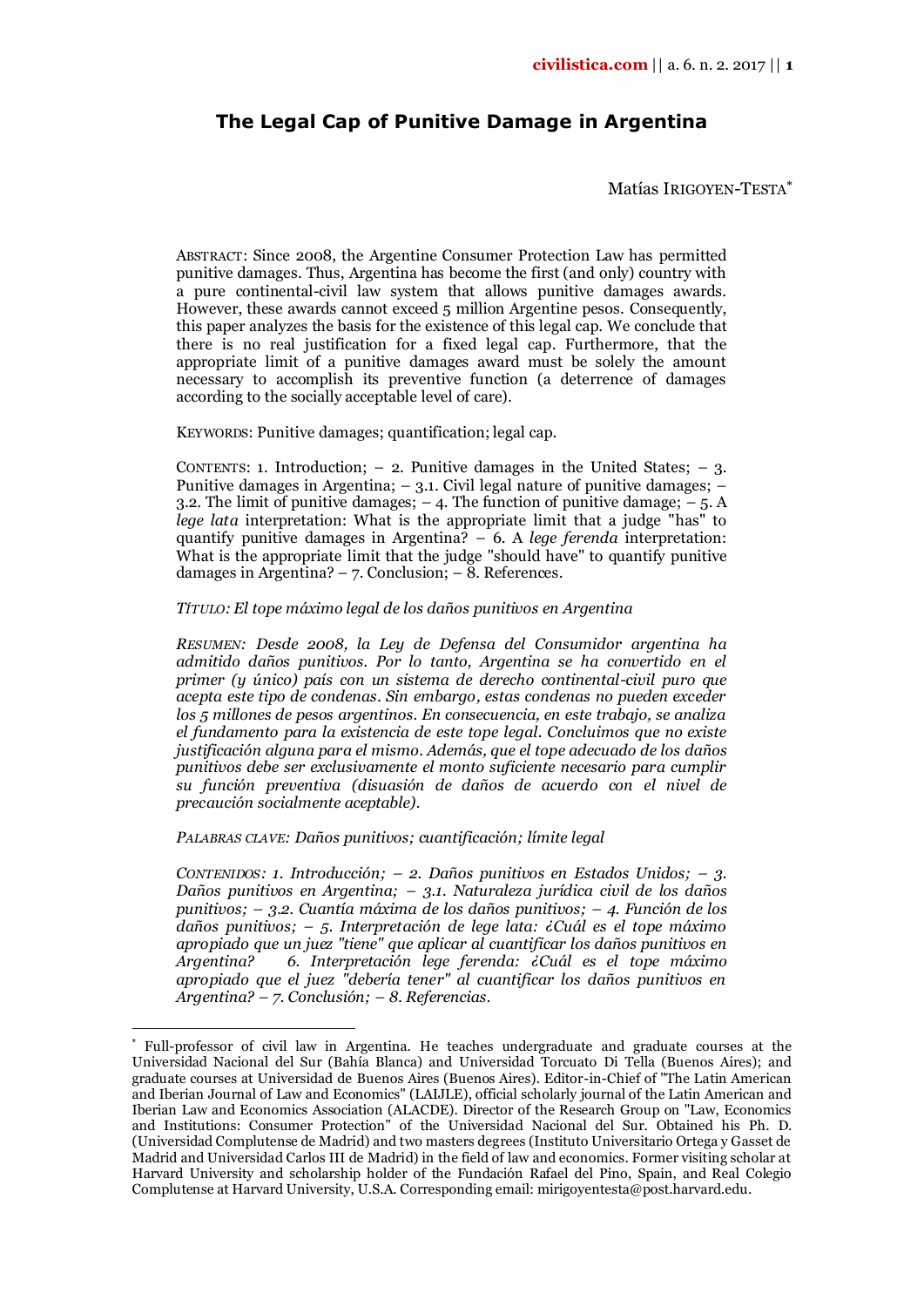#### *TÍTULO: O teto legal dos danos punitivos na Argentina*

*RESUMO: Desde 2008, a Lei de Defesa do Consumidor argentina tem admitido danos punitivos. Para tanto, a Argentina se converteu no primeiro (e único) país com um sistema de direito continental-civil puro que aceita esse tipo de condenação. No entanto, essas condenações não podem exceder os 5 milhões de pesos argentinos. Em consequência, neste trabalho, analisa-se o fundamento para a existência desse teto legal. Concluímos que não existe justificação alguma para o mesmo. Ademais, que o teto adequado dos danos punitivos deve ser exclusivamente o montante suficiente necessário para cumprir sua função preventiva (dissuasão de danos de acordo com o nível de precaução socialmente aceitável).*

*PALAVRAS-CHAVE: Danos punitivos; quantificação; limite legal.*

*SUMÁRIO: 1. Introdução; – 2. Danos punitivos nos Estados Unidos; – 3. Danos punitivos na Argentina; – 3.1. Natureza jurídica civil dos danos punitivos; – 3.2. Valor máximo dos danos punitivos; – 4. Função dos danos punitivos; – 5. Interpretação de lege lata: Qual é o teto máximo apropriado que um juiz "tem" que aplicar ao quantificar os danos punitivos na Argentina? 6. Interpretação lege ferenda: Qual é o teto máximo apropriado que um juiz "deveria ter" que aplicar ao quantificar os danos punitivos na Argentina – 7. Conclusão; – 8. Referências.*

#### **1. Introduction<sup>1</sup>**

1

In Argentina, an Amendment bill to Law 24240 (2008),<sup>2</sup> *Ley de Defensa del Consumidor* (Argentine Consumer Protection Law 1993), was approved and incorporated in Article 52 bis, which provides:

Punitive Damages. If a supplier does not meet his legal or contractual obligations to a consumer, at the request of an injured party, the judge may impose on the supplier a civil fine in favor of the consumer, which is graduated according to the gravity of the offense and other circumstances, beyond compensatory damages. When more than one supplier is responsible for the failure, they are jointly and severally liable to the consumer, without prejudice to any contribution action in their favor. The civil fine that is imposed may not exceed the maximum monetary punishment of the fine provided in Article 47, inc. b of this law. [Article 47, inc. b establishes a maximum of 5 million Argentine pesos.]<sup>3</sup>

<sup>1</sup> The author thanks Elizabeth Kline for proof-reading the manuscript. An earlier version of this paper was published in Spanish, as *El tope apropiado de los Daños Punitivos*, *Revista de Responsabilidad Civil y Seguros*, La Ley, Buenos Aires, Año XII - Nº 11, págs. 48 a 54.

<sup>2</sup> Law 26.361, Article 25, approved in March, 2008 (Adla, LXVIII-B, 1295), incorporated Article 52 bis in Law 24240, *Ley de Defensa del Consumidor* (Argentine Consumer Protection Law, 1993, Adla, LIII-D, 4125).

<sup>3</sup> See Article 52 bis, Law 24240 (Adla, LIII-D, 4125). Retrieved November 27, 2017, from http://servicios.infoleg.gob.ar/infolegInternet/anexos/0-4999/638/texact.htm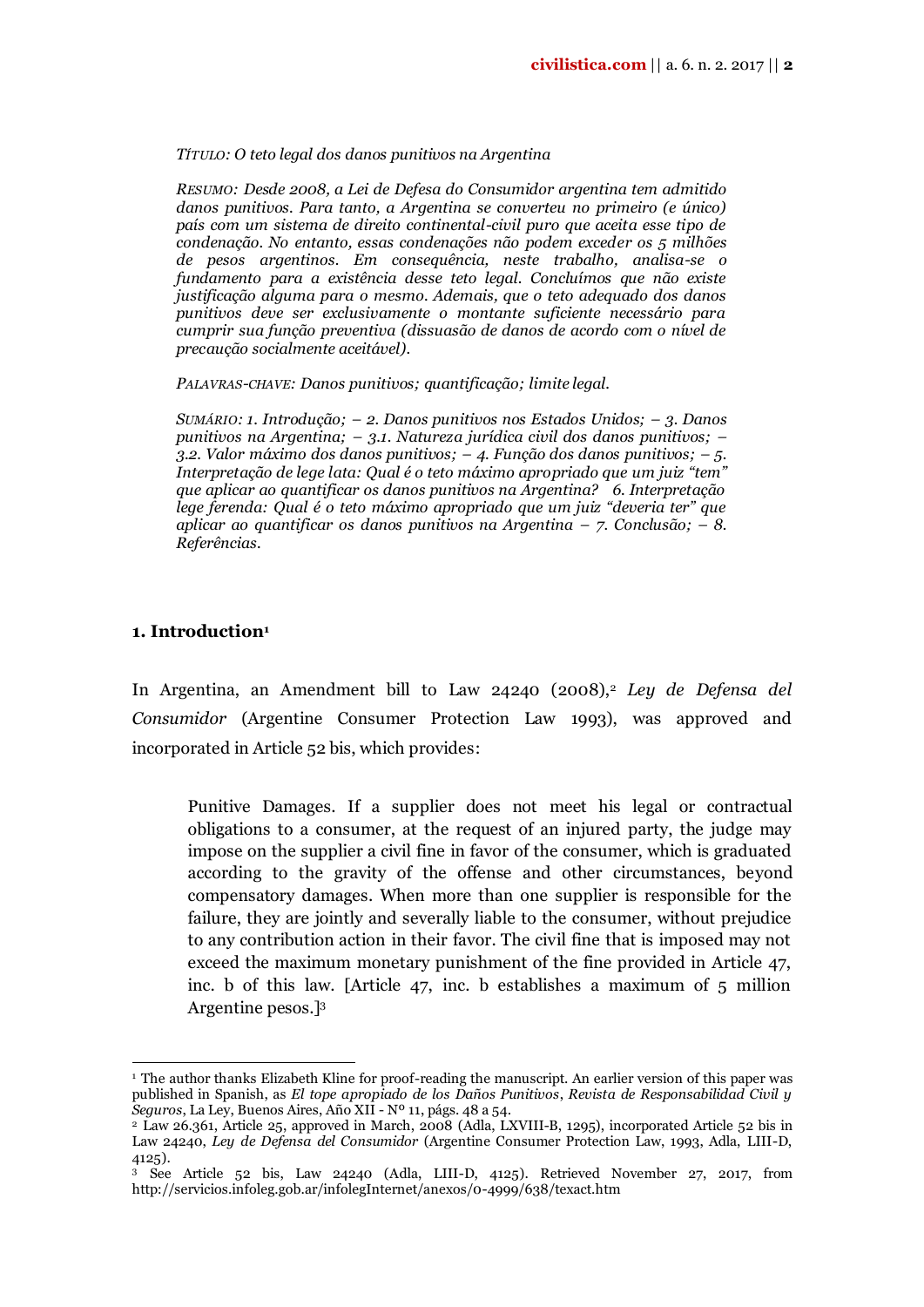Consequently, Argentina has become the first (and only) country with a pure continental-civil law system that allows punitive damages. 4

This legal figure can be defined, according to the common law system, as a monetary award that does not compensate an injury suffered by a victim but sanctions a defendant guilty of flagrantly violating the plaintiff's rights, and deters the defendant and others from acting in the same way in the future.<sup>5</sup>

According to the last sentence of the aforementioned Article, punitive damages in Argentina can never exceed 5 million Argentine pesos. As reflected in its Statement of Purpose of the Law, a cap was established in accordance to the principle of reservation of criminal law, taking into account the punitive nature of legal figure. 6

Additionally, the Argentine author María Isabel Rua claims that: "There are also different opinions, in favor and against legal caps of punitive damages. In this regard, I am of the opinion that the legal cap set by the law—five million pesos—is a considerable sum that will surely serve to the purpose of discouraging those illegal serious behaviors that are to be avoided".<sup>7</sup>

In this paper, we demonstrate that five million pesos is not the appropriate cap of the punitive damages. Any fixed amount is inadequate. Punitive damages amount must be conditioned on the achievement of their main function: the deterrence of harm according to the socially acceptable level of care.

# **2. Punitive damages in the United States**

The aforementioned Statement of Purpose of the Law that approved and incorporated punitive damages in Argentina explain that the punitive damages' cap was established in accordance to the principle of reservation of criminal law, taking into account the punitive nature of this legal figure.<sup>8</sup> However, the Statement of Purpose also states that

<sup>1</sup> <sup>4</sup> Punitive damages are generally obtainable in legal systems that are derived at least partly from the common law tradition, such as in the United States, United Kingdom, Canada, Australia, New Zealand, Philippines, India, South Africa, and the People's Republic of China.

<sup>5</sup> See: JERRY II, Robert H., *Understanding Insurance Law.* New York: Mathew Bender & Company, 1987, p. 349; OWEN, David G. A Punitive Damages Overview: Functions, Problems and Reform, *Villanova Law Review,* vol. 39, 1994, p. 363; COOTER, Robert D.; ULEN, Thomas, *Law and Economics*, Boston: Addison-Wesley Educational Publishers Inc., 2004, p. 311.

<sup>6</sup> See Statement of Purpose of the Law 26.361, Article 25 (1061-D-2006). Retrieved November 27, 2017, fro[m http://www1.hcdn.gov.ar/proyxml/expediente.asp?fundamentos=si&numexp=1061-D-2006](http://www1.hcdn.gov.ar/proyxml/expediente.asp?fundamentos=si&numexp=1061-D-2006) (p. 22.) <sup>7</sup> RUA, María Isabel, El daño punitivo en la reforma de la ley de Defensa del Consumidor, *LA LEY* 2009-D, 1253 (La Ley Online, p. 7).

<sup>8</sup> See Statement of Purpose of the Law 26.361, cit.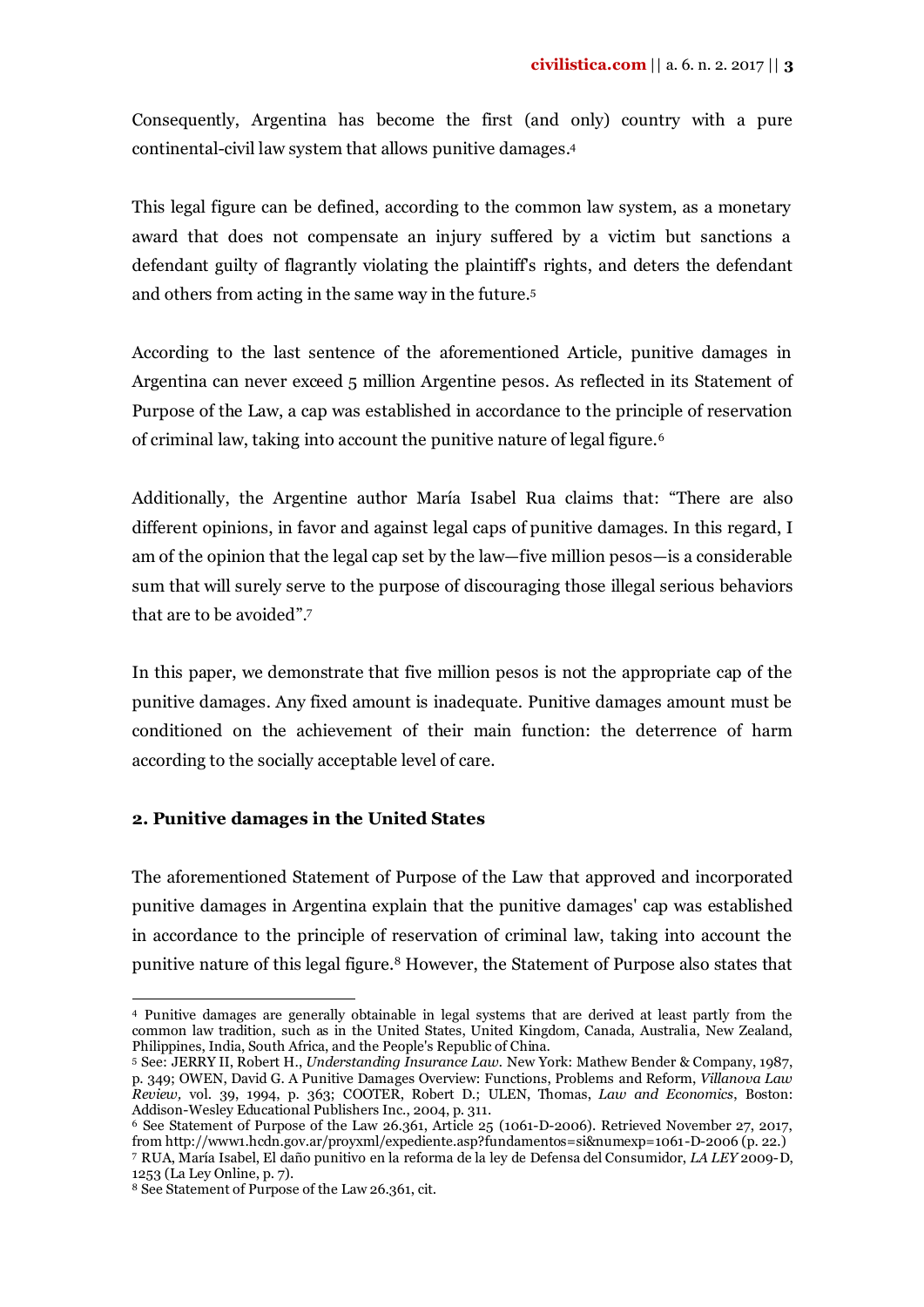punitive damages proposed to incorporate into the Argentine Consumer Protection Law are the same as punitive damages from Common Law.<sup>9</sup> Consequently, it is worthwhile to recall that the Supreme Court of the United States claims that constitutional safeguards concerning criminal law should not be implemented for cases of punitive damages, given the civil nature of this civil fine. Thus, John J. Kircher and Christine M. Wiseman explained that "the Court consistently has denied the application of criminal process safeguards to defendants faced with punitive damages in civil proceedings".<sup>10</sup> In particular, relating to the Eighth Amendment (Amendment VIII) of the U.S. Constitution that prescribes that "[e]xcessive bail shall not be required, nor excessive fines imposed, nor cruel and unusual punishments inflicted", <sup>11</sup> the Supreme Court has rejected its application to punitive damages, again, because of their civil legal nature.

Accordingly, the Supreme Court does not impose an immovable economic cap for the legal figure under study. The Supreme Court considers that punitive damages awards, by themselves, are not in violation of the due process contemplated in the Fourteenth Amendment (Amendment XIV) of the U.S. Constitution. The most transcendental legal cases associated with the analyzed amount are the following: Gore  $(1996)$ ;<sup>12</sup> Campbell  $(2003)$ ;<sup>13</sup> and—to a lesser extent—Williams  $(2007)$ .<sup>14</sup> During those legal rulings, the Court did not recommended a fix amount as a cap of punitive damages and argued that the amount should be sufficient to achieve the function of deterrence (and sanction) of the legal figure under study. The Court clarified that after ensuring fulfillment of this function, a punitive damages award should not have to exceed nine times the amount of compensatory damages, in order to have a high probability of satisfying the constitutional requirement of due process in a civil case. Nevertheless, the Court added that this kind of rule about the ratio of nine times (between punitive damages and compensatory damages) should not be taken into consideration *under infamous or egregious cases that caused patrimonial damages of small amount or extrapatrimonial damages of complex monetary valuation, among others.*

1

<sup>9</sup> *Ibidem*.

<sup>1 0</sup> KIRCHER, John J.; WISEMAN, Christine M. *Punitive Damages: Law and Practice,* vol. 1. St. Paul, MN: West Group, 2000 (2003, 2004 *Cumulative Supplements*), chapter 3rd, p. 18.

<sup>&</sup>lt;sup>11</sup> See Eighth Amendment (Amendment VIII) of the U.S. Constitution. Retrieved November 27, 2017, from http://www.house.gov/jcp/Business/pockconst1.pdf.

<sup>1 2</sup> See *BMW of North America, Inc. v. Gore*, 517 U.S. 559, 116 S. Ct. 1589, 134 L. Ed. 2d 809 (1996). Retrieved November 27, 2017, from http://www.supremecourtus.gov.

<sup>1 3</sup> See *State Farm Mutual Automobile Ins. Co. v. Campbell*, 538 U.S. 408, 123 S. Ct. 1513, 1522, 155 L. Ed. 2d 585 (2003). Retrieved November 27, 2017, from http://www.supremecourtus.gov. Also see KIRCHER, John J; WISEMAN, Christine M; GHIARDI, James D, *Punitive Damages, Law and Practice*. St. Paul, MN: Thompson West, West Group, 2000, 2004 Cumulative Supplement., 6/2004, pp. 3-6.

<sup>1 4</sup> See *Philip Morris USA v. Williams*, 549 U.S. 346, 127 S. Ct. 1057, 166 L. Ed. 2d 940 (2007). Retrieved November 27, 2017, from http://www.supremecourtus.gov.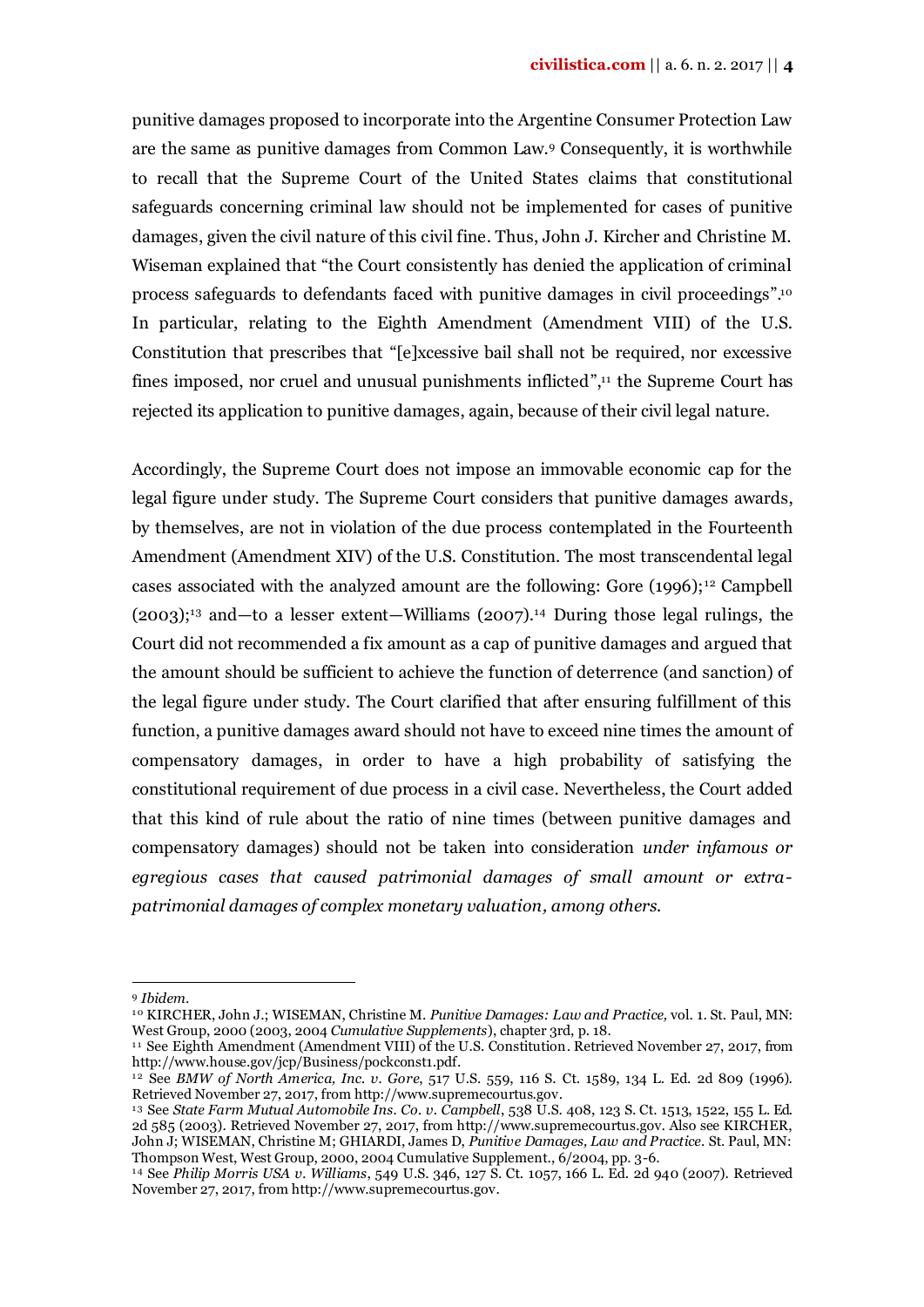## **3. Punitive damages in Argentina**

 $\overline{a}$ 

## **3.1. Civil legal nature of punitive damages**

Argentine legislation qualifies punitive damages as civil fines (Article 52 bis, Consumer Protection Law: *multas civiles*). In addition, the prevailing doctrine describes this fine as a private pecuniary penalty with civil legal nature. In this way, we anticipate our position: the Argentine constitutional guarantees of criminal law are not applied to punitive damages (in particular, the satisfaction of the principle of reservation of the criminal law is not applicable to punitive damages).<sup>15</sup> In this way, we believe that there is no constitutional legal basis to impose a legal cap on punitive damages.

The above statement is based on several reasons. In the first place, let us remember that the patrimonial penalties (among them the penalties of fine) "were known by the Roman Law, inside and outside of what today constitutes a criminal offence". 16 Likewise, according to the modern legal doctrine, the functions of Civil Responsibility (in particular, Tort Law) are deterrence, compensation and sanction (or punishment). The first one pursues an ex ante solution; the last two seek ex post alternatives after the occurrence of the harmful event.<sup>17</sup>

Second, there are several examples of civil penalties in Argentina; so punitive damages are not an exception in the Argentine Civil Law. From almost two decades, at the XVII National Conference on Civil Law, <sup>18</sup> the national doctrine unanimously stated (as a *lege* 

<sup>1 5</sup> According to Ricardo C. Núñez, "the division into what is punishable and what is not punishable represents a basic condition of the principle of reservation of the criminal law." In addition, the author explained that the principle of reservation of the criminal law has the following *sine qua non* conditions: "a) The legal determination of punishable acts; b) The legal determination of the corresponding penalties; c) The prohibition of analogy; d) The non-retroactivity of the criminal law." Núñez clarified that the principle *nullum crimen sine lege* (subsection a) must be completed with the *nulla poena sine lege* (subsection b) and that the latter constitutional safeguard "is not satisfied with a simple legal statement that the act must be punished or that it deserves a penalty; the the latter constitutional safeguard [*nulla poena sine leg*] demands the concrete determination of a legal punishment that should be imposed for each crime. This determination requires that the penalty be directly related to each criminal act and that the penalty be individualized by its kind and measure. ... *This requirement is not contradicted because the amount of the penalty depends on calculations to be made on pre-established bases, as it happens if the amount of the fine is made depend on the amount of pecuniary damage caused by the crime...* "[The highlight belongs to us]. See NÚÑEZ, Ricardo C. *Manual of Criminal Law. General Part*. Córdoba: Marcos Lerner Editora, 1999, p. 66-67. See also: BACIGALUPO, Enrique, *Constitutional Principles of Criminal Law*. Buenos Aires: Hammurabi, 1999, p 44.

<sup>&</sup>lt;sup>16</sup> See NOCETTI FASOLINO, Alfredo N. Penas Patrimoniales. In: AA.VV. *Enciclopedia Jurídica OMEBA*, vol. 21. Buenos Aires: Ed. Bibliográfica Argentina, 1966, p. 985.

<sup>&</sup>lt;sup>17</sup> See ZAVALA DE GONZÁLEZ, Matilde, *Resarcimiento de daños, 2d, Daños a las personas [Integridad espiritual y social].* Buenos Aires: Hammurabi, 1999, p. 454; ALTERINI, Atilio A., AMEAL, Oscar J., LÓPEZ CABANA, Roberto M., *Derecho de Obligaciones: Civiles y Comerciales.* Buenos Aires: Abeledo-Perrot, 1998, p. 144.

<sup>&</sup>lt;sup>18</sup> See XVII National Conference on Civil Law *(XVII Jornadas Nacionales de Derecho Civil)*. Santa Fe, Argentina, September, 1999. In: *LLGran Cuyo* 1999, 827 (La Ley Online, p. 13).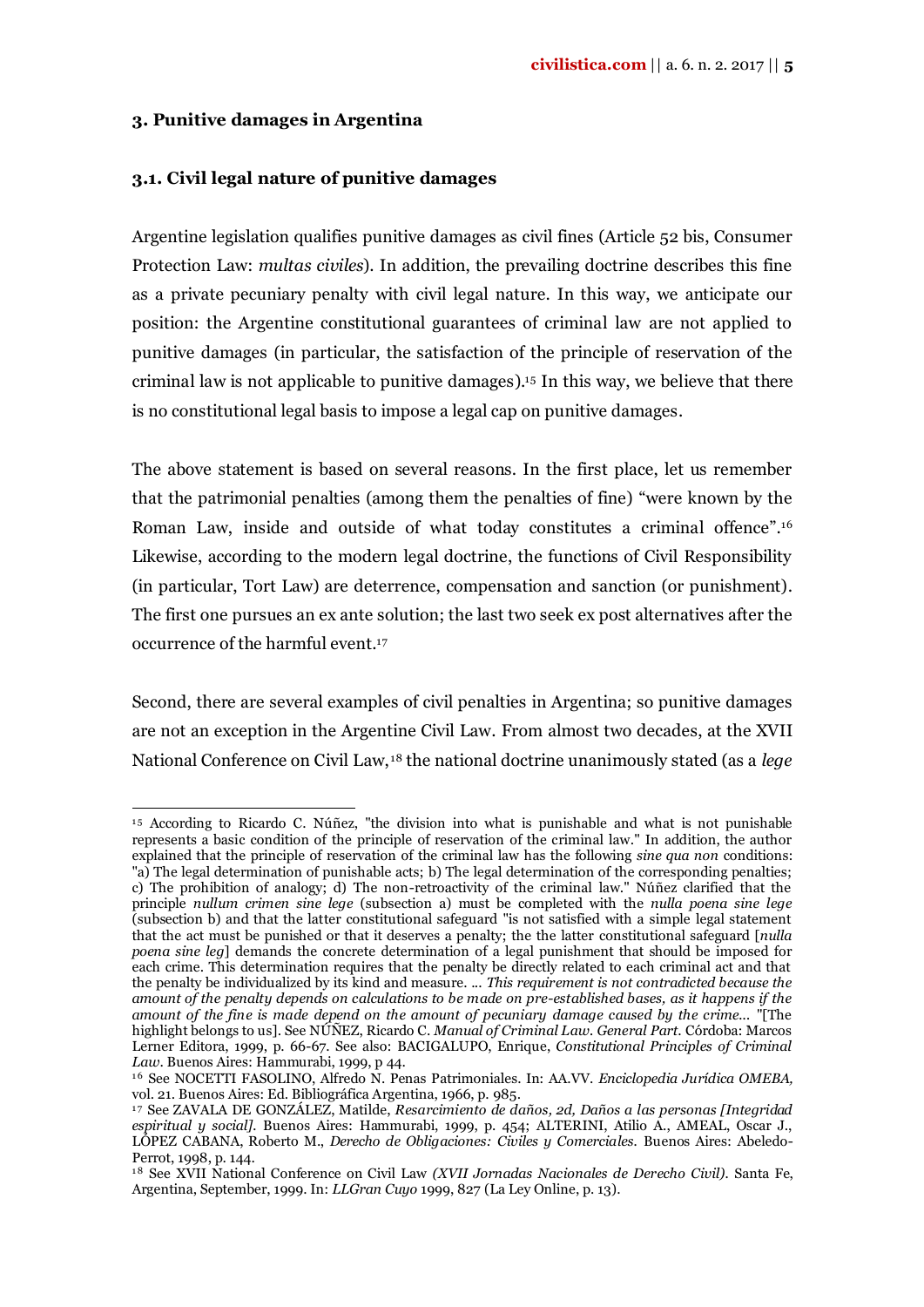*lata* conclusion) that "the sanction or punishment of certain contractual or extracontractual illicit, through the imposition of private penalties, is not alien to our law in force, and is manifested in institutes such as the penalty clause (*cláusula penal*), punitive interests (*intereses punitorios*), sanctioning interests (*intereses sancionatorios*), non-compliance penalties (*astreintes*), among others". In addition, the national doctrine also proposed unanimously (as a *lege ferenda* conclusion) "the admission [in Argentina] of civil fines [punitive damages], as private legal penalties, to sanction serious misconducts by making the responsible pay a sum of money".

Finally, most of the Argentine authors who have written about this issue understand that punitive damages are private civil penalties. <sup>19</sup> In particular, with regard to Consumer Protection Law, scholars have said that these civil fines fit perfectly in the Consumer Protection Law because consumers have enjoyed special constitutional safeguards since the constitutional reform in 1994 (Article 42 of the Argentine National Constitution). 20

# **3.2. The limit of punitive damages**

Before and after the Amendment Bill to the Law 24240 (2008), which incorporated punitive damages in the Argentine Consumer Protection Law, some other bills prescribed punitive damages with no fixed legal caps. For example, the Bill of the Argentine Civil and Commerce National Code in 1998,<sup>21</sup> a Bill in 2007,<sup>22</sup> and more recently, the Bill of the Argentine Civil and Commerce National Code in 2012. <sup>23</sup>

 $\overline{a}$ <sup>19</sup> See: ALTERINI, Atilio A. Las reformas a la ley de defensa del consumidor. Primera lectura, 20 años después. *La Ley*, 2008-B, p. 1239 (La Ley Online, p. 10); STIGLITZ, Rubén S.; PIZARRO, Ramón D. Reformas a la ley de defensa del consumidor, *La Ley*, 2009-B, p. 949. (La Ley Online, p. 6.); GÓMEZ LEO, Osvaldo R.; AICEGA, María V. Las reformas a la Ley de Defensa del Consumidor, *Jurisprudencia Argentina*, 2008−III, p. 1353 (Lexis Nº 0003/013985, p. 52); LÓPEZ HERRERA, Edgardo. Daños punitivos por trato discriminatorio al consumidor, *APBA* 2009−9−1026 (Lexis Nº 0003/800748; 0003/800756, p. 3); ÁLVAREZ LARRONDO, Federico. La consistencia de los daños punitivos. *La Ley*, 2009-B, p. 1156 (La Ley Online, p. 4); COLOMBRES, Fernando Matías. Los daños punitivos en la ley de defensa del consumidor, *LA LEY* 2008-E, 1159 (La Ley Online, p. 1); PREVOT, Juan Manuel. ¿Prevenir, punir o resarcir? La finalidad de la responsabilidad civil, *La Ley*, 2009-B, p. 747. (La Ley Online, p. 4). On the other hand, some minor sector of the Argentine doctrine, with which we disagree, considers that punitive damages are private penalties that have a criminal legal nature. See: PISCASSO, Sebastián. Los 'Daños Punitivos. In: PICASSO, Sebastián; VÁZQUEZ FERREYRA, Roberto A. (directors). *Ley de Defensa del Consumidor comentada y anotada*, vol. 1*.* Buenos Aires: La Ley, 2009, pp. 933-633; BUERES, Alberto J. Los "Daños Punitivos". In: PICASSO; VÁZQUEZ FERREYRA (directors). *Ley de Defensa del Consumidor comentada y anotada*, cit., pp. 633- 641; MAYO, Jorge. La inconsistencia de los daños punitivos, *La Ley*, 2009-B, p. 1269; SÁNCHEZ COSTA, Pablo F. Los daños punitivos y su inclusión en la ley de defensa del consumidor, *La Ley*, 2009-D, p. 1113 (La Ley Online*,* p. 4); BUSTAMANTE ALSINA, Jorge. Algo más sobre los llamados daños punitivos, *La Ley*, 1994-D, p. 860; BUSTAMANTE ALSINA, Jorge. Los llamados daños punitivos son extraños a nuestro sistema de responsabilidad civil, *La Ley*, 1994- B, p. 863.

<sup>&</sup>lt;sup>20</sup> See ÁLVAREZ LARRONDO, La consistencia de los daños punitivos, cit, p. 1156 (La Ley Online, p. 4).

<sup>21</sup> See *Proyecto de Código de la República Argentina unificado con el Código de Comercio.* Buenos Aires: Abeledo-Perrot, 1999, art. 1587.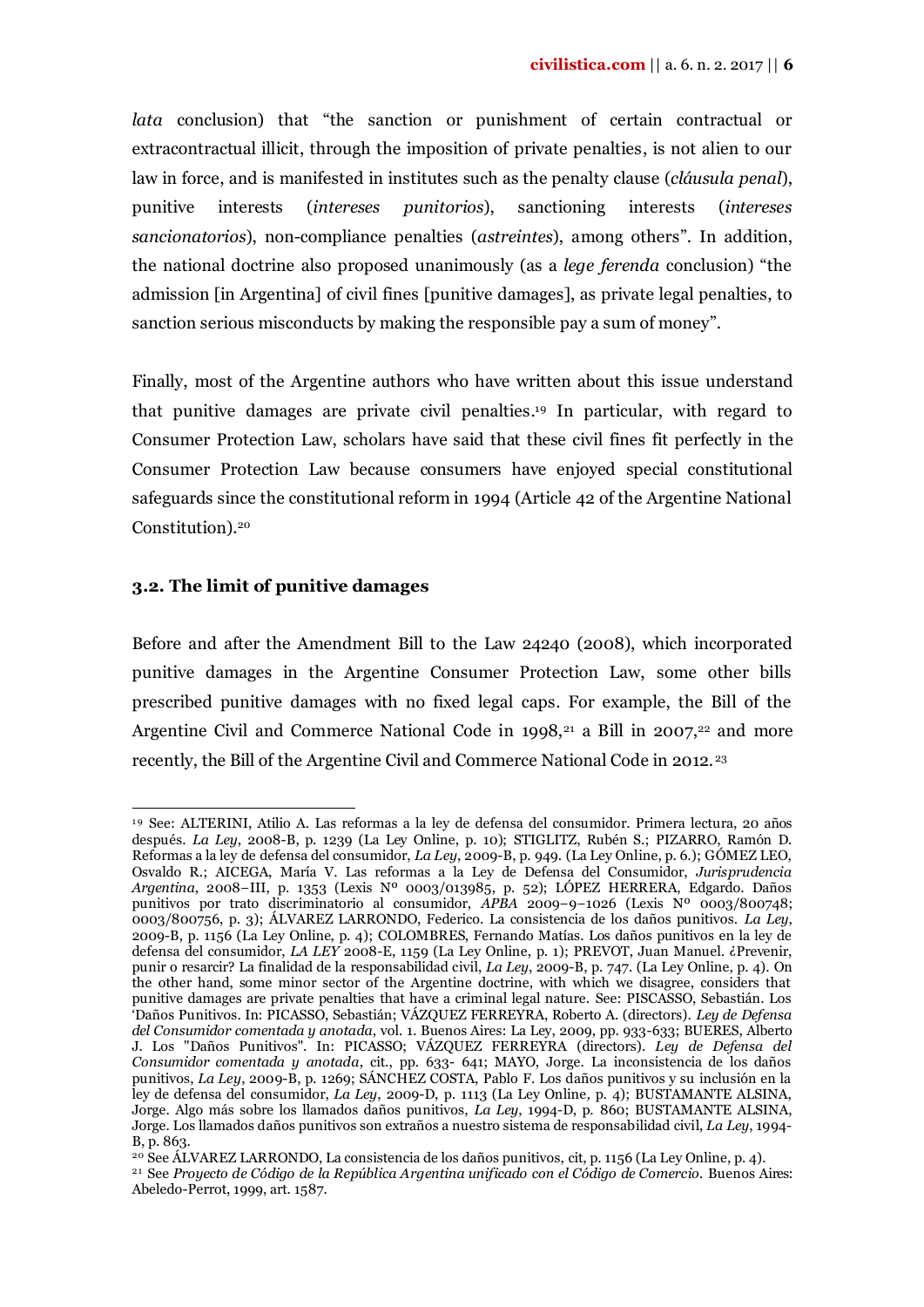Likewise, Argentine doctrine concluded unanimously in both the *23rd National Conference on Civil Law* (2009)<sup>24</sup> and the 12<sup>*th</sup> Bonaerense Conference on Civil,*</sup> *Commercial, Procedure, and Labor Law* (2009)<sup>25</sup> that the cap analyzed "is inappropriate for purposes of the fulfillment of the aim pursued by the norm." Accordingly, the immense majority of the authors who have written about this issue also disagree with a legal cap for punitive damages. 26

### **4. The function of punitive damage**

 $\overline{a}$ 

In accordance with the Argentine national legal hermeneutics (Article 2 of the National Civil and Commerce Code<sup>27</sup> and the doctrine of the National Supreme Court of Justice),<sup>28</sup> the socially desirable maximum amount of the punitive damages must be interpreted in accordance with their main function.

The function of punitive damages, as we explained in previous papers,<sup>29</sup> can be divided into a principal function (deterrence) and an accessory function (sanction). The former,

<sup>&</sup>lt;sup>22</sup> However, this Bill establishes that a punitive damages award "may never be lower than the amount set as compensatory damages, or higher than ten times this amount". See Bill (1791-D-2007). Retrieved November 27, 2017, from http://www1.hcdn.gov.ar/proyxml/expediente.asp?fundamentos= si&numexp=1791-D-2007 (p. 1).

<sup>23</sup> See Bill of the Argentine Civil and Commerce National Code in 2012. Retrieved November 27, 2017, from http://www.nuevocodigocivil.com/wp-content/uploads/2015/texto-proyecto-de-codigo-civil-y-comercialde-la-nacion.pdf.

<sup>24</sup> *22nd National Conference on Civil Law: Conclusions*, Universidad Nacional de Córdoba, September, 2009.

<sup>25</sup> *12th Bonaerense Conference on Civil, Commercial, Procedure, and Labor Law: Conclusions*, Junín, October, 2009.

<sup>26</sup> See IRIGOYEN TESTA, Matías. ¿Cuándo el juez puede y cuándo debe condenar por daños punitivos? *Revista de Responsabilidad Civil y Seguros*, La Ley, Año XI - Nº 10, 2009, pp. 16– 26, *RCyS* 2009-X, 16 (La Ley Online*,* footnote 59, p. 10); ALTERINI, Las reformas a la ley de defensa del consumidor. Primera lectura, 20 años después, cit. (*La Ley Online,* p. 11); STIGLITZ; PIZARRO, Reformas a la ley de defensa del consumidor, cit. (La Ley Online*,* p. 7); PIZARRO, Ramón D. *et al*. Los Daños Punitivos en la reforma a la ley de Defensa del Consumidor. In: AA.VV. *Libro de Ponencias XII Jornadas Nacionales de Derecho Civil – V Congreso Nacional de Derecho Civil*, vol. 5. Córdoba: Advocatus, pp. 167-168. LÓPEZ HERRERA, Edgardo. *Los Daños Punitivos.* Buenos Aires: Abeledo Perrot, 2008, pp. 371-372; ÁLVAREZ LARRONDO, Federico M. La incorporación de los daños punitivos al Derecho de Consumo argentino. *JA 2008-II-1246 - SJA 5/28/2008*. (Lexis Nº 0003/013848, pp. 13 – 14); COLOMBRES, Los daños punitivos en la ley de defensa del consumidor, cit. (La Ley Online*,* p. 6); SHINA, Fernando. Una nueva obligación de fuente legal: los daños punitivos. Su aplicación en el Derecho Comparado. La situación en la Argentina. La ley 26361, *SJA 9/30/2009* (Lexis Nº 0003/014693*,* p. 5.); URRUTIA, Liliana A. B. Derechos del consumidor: incidencias de la reforma introducidas por la ley 26.361. In: AA.VV. *Libro de Ponencias…*, cit., pp. 129-135; SÁNCHEZ COSTA, Los daños punitivos y su inclusión en la ley de defensa del consumidor, cit. (La Ley Online*,* p. 7); CANDELARIA SAPPIA, Los daños punitivos y su inclusión en la ley de defensa del consumidor*,* cit. (La Ley Online*,* p. 4)*;* LOVECE, Graciela Isabel. Los daños punitivos en el derecho del consumidor. *LA LEY* 08/07/2010, 08/07/2010, 1 (La Ley Online*,* p. 4); ÁLVAREZ, Agustín; CANDELARIA SAPPIA, María. Daños Punitivos. In: AA.VV. *Libro de Ponencias…*, cit., p. 127.

<sup>27</sup> See *Código Civil y Comercial de la Nación Argentina*, October, 2014. Retrieved November 27, 2017, from http://www.nuevocodigocivil.com/wp-content/uploads/2015/texto-boletin-oficial.pdf.

<sup>28</sup> See Aban, Francisca América c. ANSES, Supreme Court of Justice of Argentina (08/11/2009), *La Ley* 08/28/2009, 7 (La Ley Online, p. 7).

<sup>29</sup> See IRIGOYEN TESTA ¿Cuándo el juez puede y cuándo debe condenar por daños punitivos?, cit. (La Ley Online, pp. 2-3).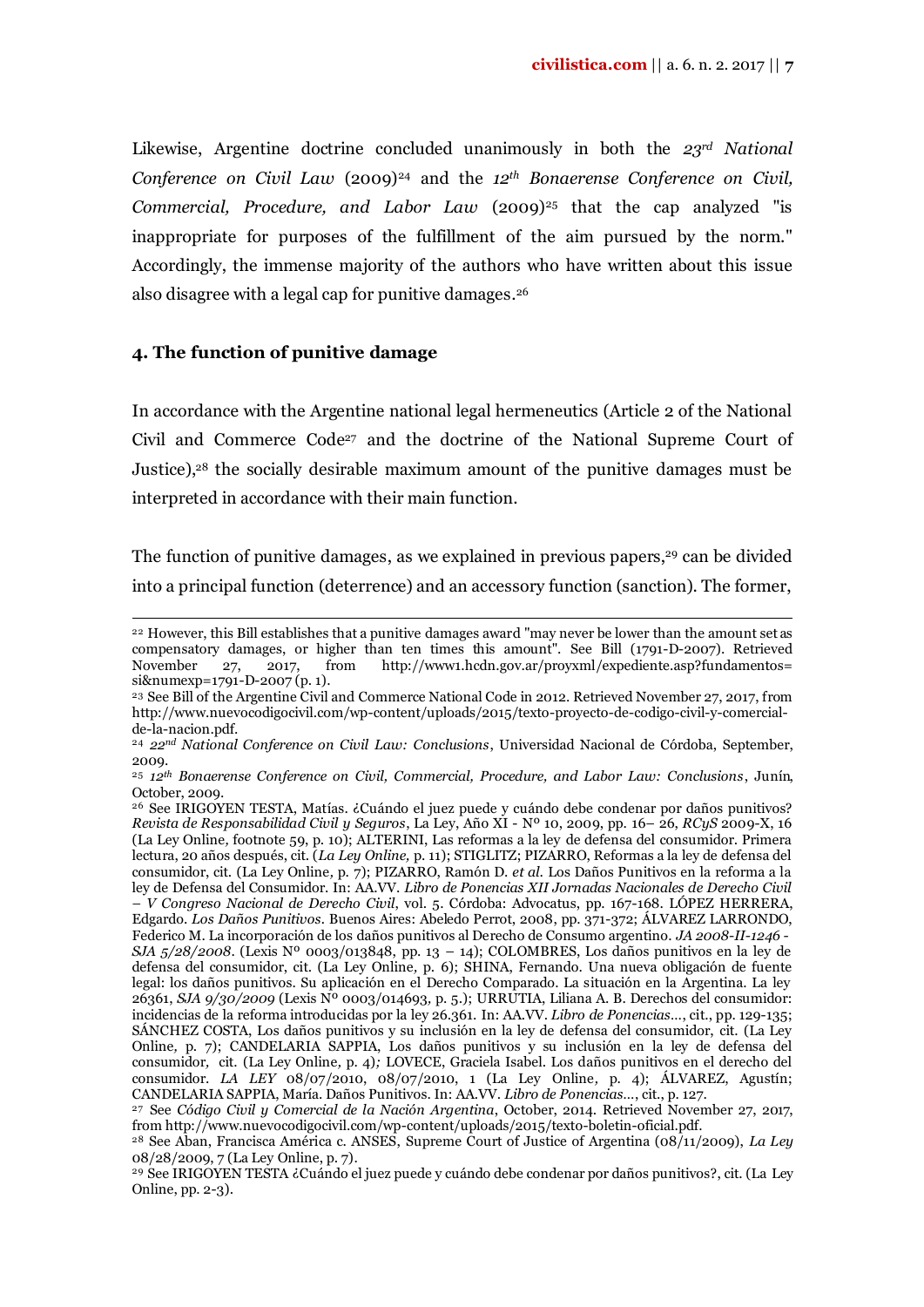the main function, is the deterrence of harm conforming to the socially acceptable level of care. The latter, the accessory function, is the sanction of the defendant; this accessory function (sanction based on the factual circumstance that the monetary award extends beyond compensatory damages) follows the fortunes of the principal function (deterrence). That is, the defendant should be imposed with punitive damages (sanction function) only if society needs to deter them (principal function of deterrence), in an extra way, with an additional monetary award beyond compensatory damages.

These ideas have been accepted by Argentine jurisprudence. For example, the National Civil Court of Appeals, Chamber F (Cámara Nacional de Apelaciones en lo Civil, sala F), in the case *Cañadas Pérez María v. Bank Boston NA* (2009),<sup>30</sup> said:

The principal function [of punitive damages] is the deterrence of harm according to the socially desirable level of care (...). The accessory function of punitive damages would be the sanction of the offender, because any civil fine, by definition, has a sanction function for the factual circumstance of being a money award that goes beyond compensatory damages—civil fines are to sanction defendants as compensatory damage are to compensate victims  $-$  (in accordance with Irigoyen-Testa, Matías, ¿Cuándo el juez puede y cuándo debe condenar por daños punitivos? [When can and when should a judge award punitive damage?], published in Revista de Responsabilidad civil y seguros, La Ley, no. 10, October 2009).

The same ideas are also explained in decisions of the Superior Courts of Argentine provinces,<sup>31</sup> Courts of Appeals of other Argentine provinces,<sup>32</sup> and National Courts of First Instance of Argentina. 33

Consequently, when punitive damages are necessary, their amount should not be higher nor lower than the amount necessary to dissuade wrongdoers from provoking socially intolerable damages.

 $\overline{a}$ 

<sup>30</sup> Cañadas Pérez María v. Bank Boston NA (11/18/2009), Cámara Nacional Civil, F, *La Ley* 2010-A, 203. Retrieved November 27, 2017, from http://www.iprofesional.com/notas/91283-Fallo-Canadas-Perez-Maria-c-Bank-Boston-NA-s-danos-y-perjuicios

<sup>31</sup> Borquez Juana Francisca v. Cía. de Teléfonos del Interior S.A. CTI Móvil (12/06/2011), Corte Suprema de Justicia, Tucumán, Civil y Penal. Retrieved November 27, 2017, from from www.justucuman.gov.ar/

<sup>32</sup> Suhs, Javier Alejandro v. Armorique Motors S.A. (12/20/2012), Cámara de Apelaciones en lo Civil, Comercial, Laboral y de Minería, 1º Circunscripción Judicial, sala I, Neuquén. Retrieved November 27, 2017, from www.jusneuquen.gov.ar/

<sup>33</sup> Pinillos, Pablo Daniel v. Supermercados Mayoristas Yaguar S.A. (11/07/2013), Juzgado Nacional de Primera instancia en lo Civil Nº 96). Unpublished sentence.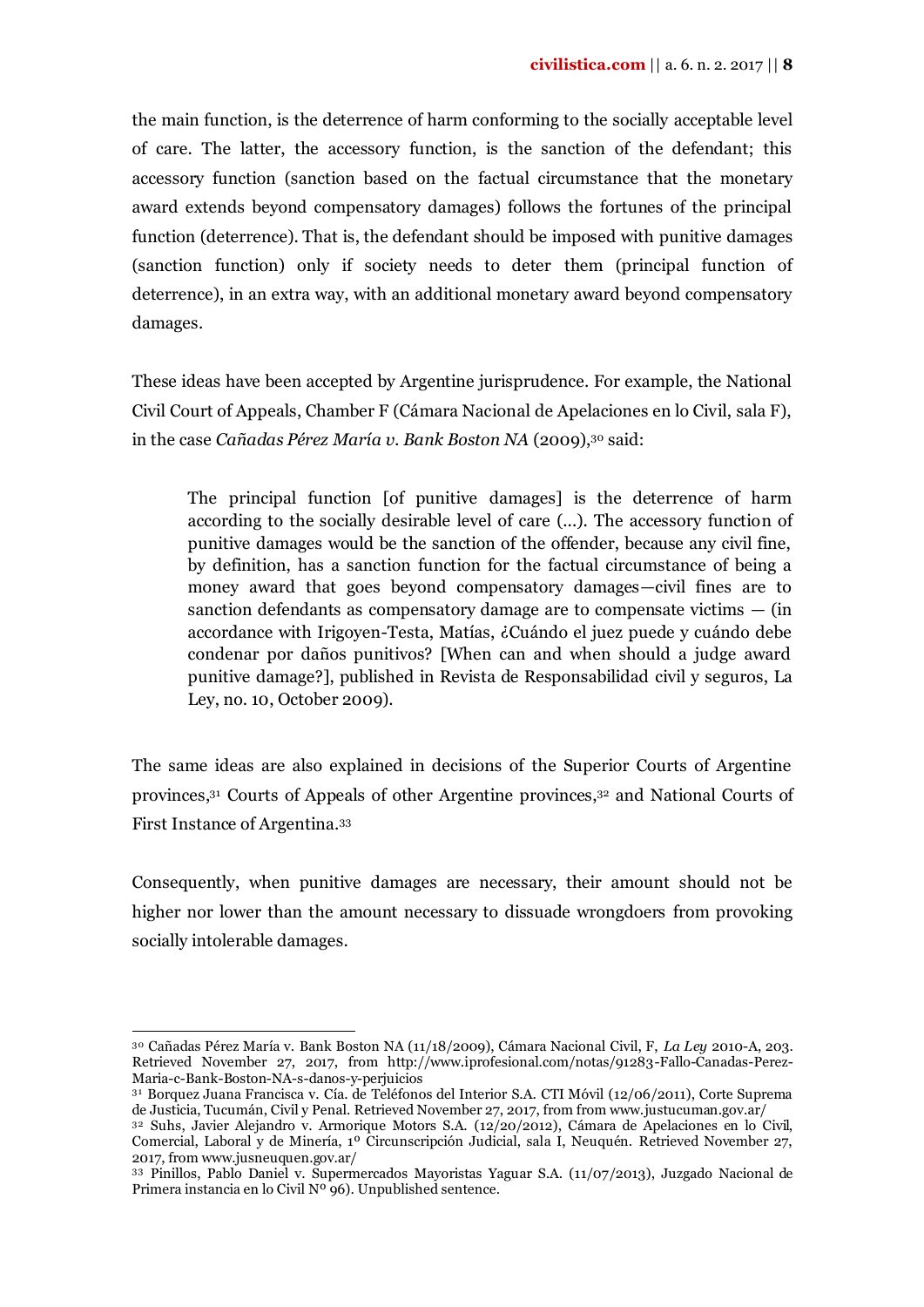# **5. A** *lege lata* **interpretation: What is the appropriate limit that a judge "has" to quantify punitive damages in Argentina?**

From the Economic Analysis of Law, Mitchell Polinsky and Steven Shavell argue that courts usually pay insufficient attention to the potential problem of dissuading with sentences greater than those socially desirable.<sup>34</sup> Precisely, only an adequate sentence (adjusted to the amount necessary to achieve—through a sanction—the function of socially desirable deterrence) leads to the optimal market equilibrium, by the internalization of social costs that the production of goods provokes.<sup>35</sup> On the one hand, an insufficient amount of punitive damages leads to significant negative externalities (distortion of the market equilibrium, insufficient level of care, overproduction of goods and entry barrier for good companies). On the other hand, an excessive amount of punitive damages also causes externalities but their effects are in the opposing direction (distortion of the market equilibrium, excessive inversion in level of care, unnecessary increase of prices, and underproduction of goods).

Additionally, statistical studies also detected another problem caused by the caps of punitive damages: the caps may negatively affect judges, who would tend to impose higher amounts than the socially desirable amounts (higher amounts that are unnecessarily close to the caps). <sup>36</sup>

Therefore, the judge should take into account that five million pesos is not the only limit they have when calculating, in a non-arbitrary manner, a punitive damages award. According to the Rule of Law, the judge must graduate the amount of punitive damages with *an explicit (non-arbitrary) argument based on the Law in force*. Thus, that amount cannot exceed (nor be lower) than what is sufficient (or necessary) to comply with the punitive damages function: *deterrence (through a sanction) of harmful behaviors according to socially acceptable level of care*.

1

<sup>34</sup> See POLINSKY, A. Mitchell; SHAVELL, Steven. Punitive Damages: An Economic Analysis, *Harvard Law Review*, vol. 3, 869, 1998, p. 899.

<sup>35</sup> See IRIGOYEN TESTA, Matías. Daños Punitivos: Análisis Económico del Derecho y Teoría de Juegos. *Lexis-Nexis Jurisprudencia Argentina*, *Número Especial sobre Derecho y Economía,* Buenos Aires, 2006, pp. 36-52; SJA 5/17/2006, JA 2006−II−1024 (Lexis Nº 0003/012583, pp. 10 - 15).

<sup>36</sup> See: ROBBENNOLT, Jennifer K.; STUDEBAKER, Christina A. Anchoring in the courtroom: The effects of caps on punitive damages, *Law and Human Behavior,* vol. 23, no. 3, 1999, pp. 353-373*;*  ROBBENNOLT, Jennifer K. Punitive Damage Decision Making: The Decisions of Citizens and Trial Court Judges. *Law and Human Behavior*, vol. 26, no. 3, 2002, pp. 315-341; LÓPEZ HERRERA, *Los Daños Punitivos*, cit., pp. 46-47; JUANES, Norma *et al.* Daños Punitivos. Su recepción en el derecho positivo argentino. Determinación y destino de la multa. Asegurabilidad. In: AA.VV. *Libro de Ponencias…*, cit., pp. 159-165.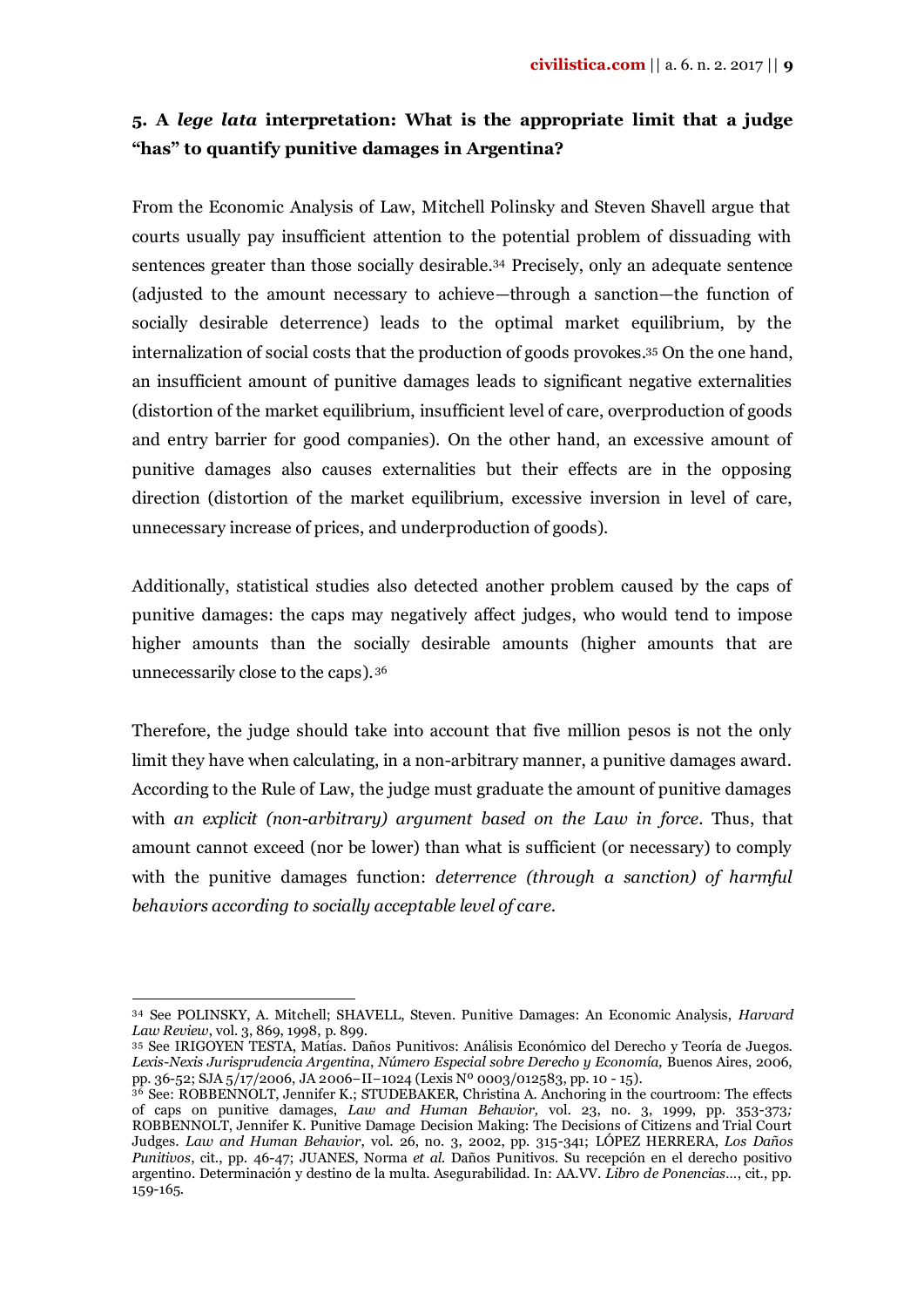Consequently, an amount of punitive damages without any justification that is higher (or lower) than that necessary to satisfy the main function punitive damages (deterrence), would be susceptible to be labeled as an arbitrary legal ruling. That sentence with an excessive amount could also be considered contrary to the constitutional right of property (Article 17, Argentine National Constitution).

# **6. A** *lege ferenda* **interpretation: What is the appropriate limit that the judge "should have" to quantify punitive damages in Argentina?**

Again, the only appropriate limit that the judge should have when quantifying punitive damages in Argentina is the amount sufficient to fulfill the punitive damages' function of deterrence. Otherwise, under certain circumstances, punitive damages would not be able to accomplish that preventive purpose.

Accordingly, the Civil Code of Quebec (1992) prescribes (Article 1621): "Where the awarding of punitive damages is provided for by law, the amount of such damages may not exceed what is sufficient to fulfill their preventive purpose. (...)".<sup>37</sup>

On the other hand, from the Economic Analysis of Law, Polinsky and Shavell explained that legal caps of punitive damages are not justified in line with the socially acceptable level of deterrence, since it could impede to award an appropriate amount to achieve that purpose. <sup>38</sup> Clearly, punitive damages with a legal cap can solve problems of dissuasion of less serious illegal behaviors and fail to solve them with respect to those that are more serious (and that therefore, require an extraordinary high amount of punitive damages, higher than the legal cap). Thus, an Argentine consumer is protected against minor risks and unprotected against major disasters; for example, large-scale lucrative damages, illegal behaviors against consumer life, physical integrity, health and dignity, cases of racial discrimination, multiple micro-damages of small individual values and a large global amount, and severely reprehensible behaviors whose discovery is difficult.

Therefore, Argentine legislature must repeal the punitive damages' fixed limit of five million pesos. The only admissible limit for punitive damages is the amount necessary to fulfill their preventive purposes: dissuasion (through a sanction) of harmful conducts.

1

<sup>37</sup> See *Code civil du Québec - Civil Code of Québec*, Article 1621. Retrieved November 27, 2017, from http://legisquebec.gouv.qc.ca/en/showdoc/cs/CCQ-1991

<sup>38</sup> See POLINSKY; SHAVELL, Punitive Damages: An Economic Analysis, cit.*,* p. 900.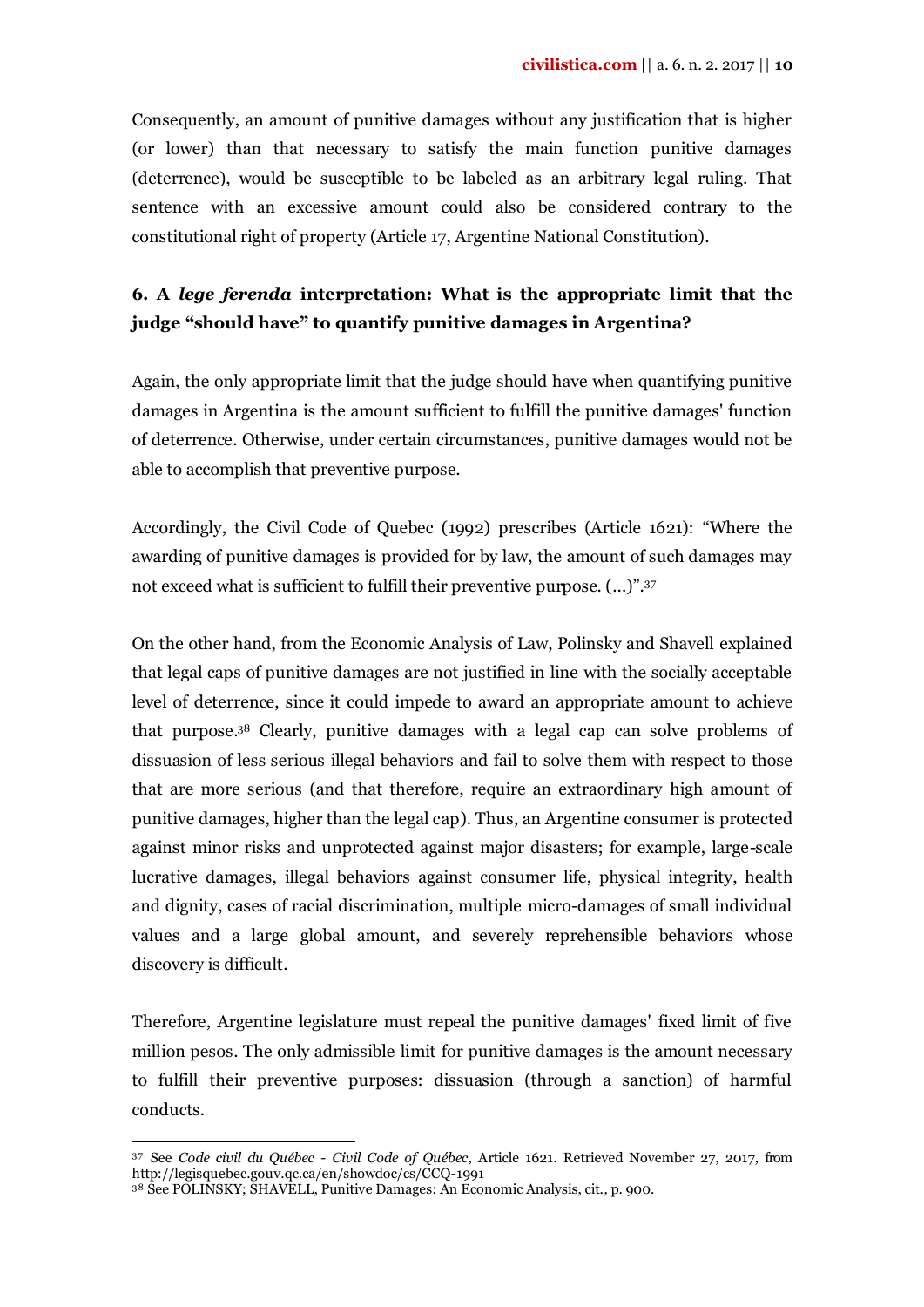## **7. Conclusion**

To conclude, we suggest the following, as a *lege lata* interpretation of Article 52 bis of Law 24.240: a punitive damages award cannot be lower or exceed the amount necessary to fulfill its preventive function. Additionally, it cannot exceed five million pesos.

Finally, as a *lege ferenda* proposal for Article 52 bis of Law 24.240, we recommend the repeal of the punitive damages' legal cap. In addition, we suggest the following Amendment Bill in order to replace the current legal cap: *Punitive damages awards may not exceed what is sufficient to fulfill their preventive function.*

### **8. References**

ALTERINI, Atilio A. Las reformas a la ley de defensa del consumidor. Primera lectura, 20 años después. *La Ley*, 2008-B, p. 1239.

ALTERINI, Atilio A., AMEAL, Oscar J., LÓPEZ CABANA, Roberto M. *Derecho de Obligaciones: Civiles y Comerciales.* Buenos Aires: Abeledo-Perrot, 1998.

ÁLVAREZ LARRONDO, Federico M. La incorporación de los daños punitivos al Derecho de Consumo argentino. *JA 2008-II-1246 - SJA 5/28/2008*. (Lexis Nº 0003/013848).

\_\_\_\_\_\_. La consistencia de los daños punitivos. *La Ley*, 2009-B, p. 1156.

ÁLVAREZ, Agustín; CANDELARIA SAPPIA, María. Daños Punitivos. In: AA.VV. *Libro de Ponencias XII Jornadas Nacionales de Derecho Civil – V Congreso Nacional de Derecho Civil*, vol. 5. Córdoba: Advocatus.

BACIGALUPO, Enrique, *Constitutional Principles of Criminal Law*. Buenos Aires: Hammurabi, 1999.

BUERES, Alberto J. Los "Daños Punitivos". In: PICASSO; VÁZQUEZ

FERREYRA (directors). *Ley de Defensa del Consumidor comentada y anotada*, cit., pp. 633- 641.

BUSTAMANTE ALSINA, Jorge. Algo más sobre los llamados daños punitivos, *La Ley*, 1994-D, p. 860.

BUSTAMANTE ALSINA, Jorge. Los llamados daños punitivos son extraños a nuestro sistema de responsabilidad civil, *La Ley*, 1994-B, p. 863.

COLOMBRES, Fernando Matías. Los daños punitivos en la ley de defensa del consumidor, *LA LEY* 2008-E, 1159

COOTER, Robert D.; ULEN, Thomas, *Law and Economics*, Boston: Addison-Wesley Educational Publishers Inc., 2004.

GÓMEZ LEO, Osvaldo R.; AICEGA, María V. Las reformas a la Ley de Defensa del Consumidor, *Jurisprudencia Argentina*, 2008−III, p. 1353 (Lexis Nº 0003/013985)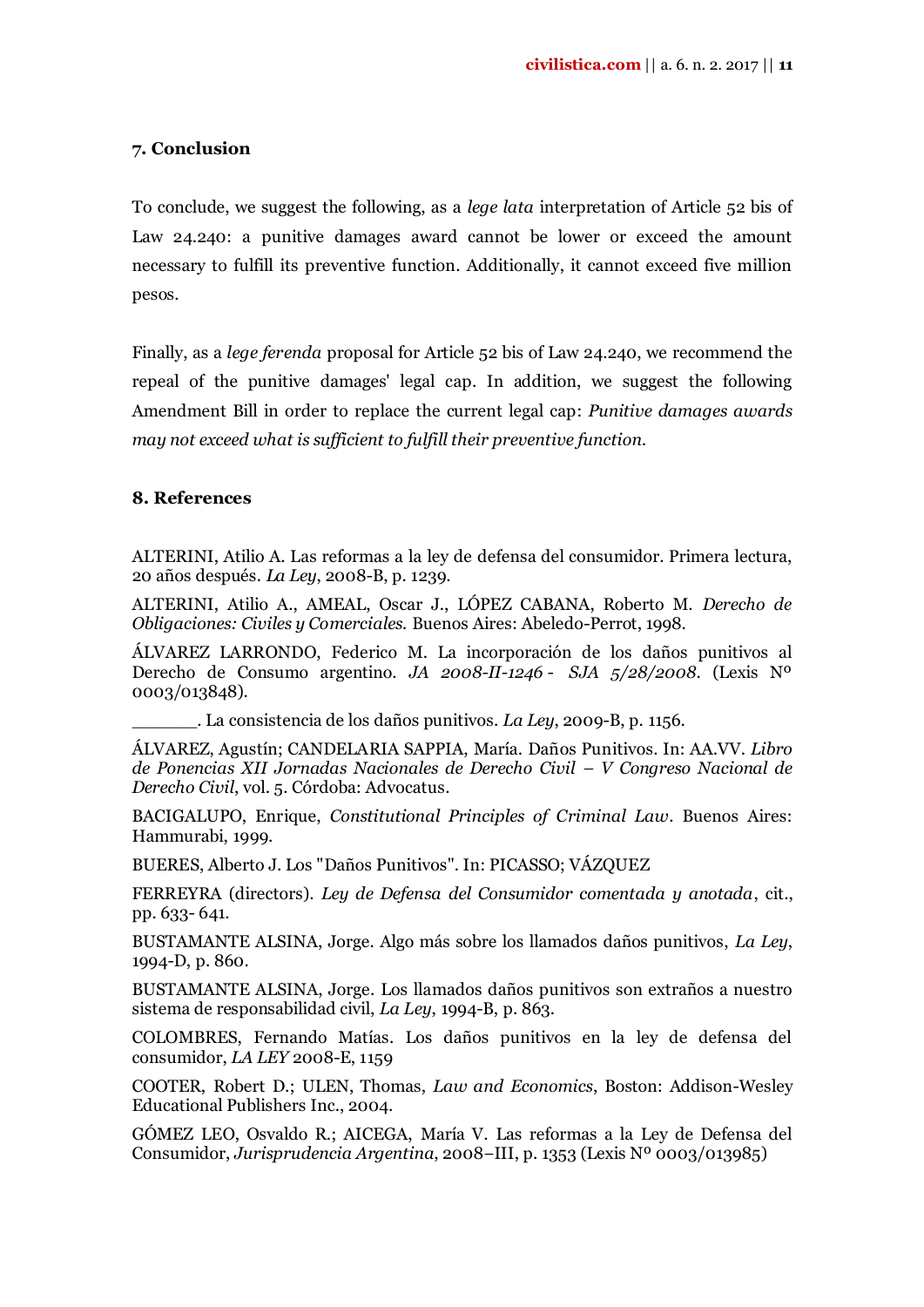IRIGOYEN TESTA, Matías. Daños Punitivos: Análisis Económico del Derecho y Teoría de Juegos. *Lexis-Nexis Jurisprudencia Argentina*, *Número Especial sobre Derecho y Economía,* Buenos Aires, 2006, pp. 36-52; SJA 5/17/2006, JA 2006−II−1024 (Lexis Nº 0003/012583, pp. 10 - 15).

\_\_\_\_\_\_. ¿Cuándo el juez puede y cuándo debe condenar por daños punitivos? *Revista de Responsabilidad Civil y Seguros*, La Ley, Año XI - Nº 10, 2009, pp. 16– 26, *RCyS*  2009-X, 16.

JERRY II, Robert H., *Understanding Insurance Law.* New York: Mathew Bender & Company, 1987.

JUANES, Norma *et al.* Daños Punitivos. Su recepción en el derecho positivo argentino. Determinación y destino de la multa. Asegurabilidad. In: AA.VV. *Libro de Ponencias XII Jornadas Nacionales de Derecho Civil – V Congreso Nacional de Derecho Civil*, vol. 5. Córdoba: Advocatus, pp. 159-165.

KIRCHER, John J.; WISEMAN, Christine M. *Punitive Damages: Law and Practice,*  vol. 1. St. Paul, MN: West Group, 2000 (2003, 2004 *Cumulative Supplements*).

LÓPEZ HERRERA, Edgardo. *Los Daños Punitivos.* Buenos Aires: Abeledo Perrot, 2008.

\_\_\_\_\_\_. Daños punitivos por trato discriminatorio al consumidor, *APBA*  2009−9−1026 (Lexis Nº 0003/800748; 0003/800756).

LOVECE, Graciela Isabel. Los daños punitivos en el derecho del consumidor. *LA LEY* 07/08/2010, 1.

MAYO, Jorge. La inconsistencia de los daños punitivos, *La Ley*, 2009-B, p. 1269.

NOCETTI FASOLINO, Alfredo N. Penas Patrimoniales. In: AA.VV. *Enciclopedia Jurídica OMEBA,* vol. 21. Buenos Aires: Ed. Bibliográfica Argentina, 1966.

NÚÑEZ, Ricardo C. *Manual of Criminal Law. General Part*. Córdoba: Marcos Lerner Editora, 1999.

OWEN, David G. A Punitive Damages Overview: Functions, Problems and Reform, *Villanova Law Review,* vol. 39, 1994, p. 363.

PISCASSO, Sebastián. Los "Daños Punitivos". In: PICASSO, Sebastián; VÁZQUEZ FERREYRA, Roberto A. (directors). *Ley de Defensa del Consumidor comentada y anotada*, vol. 1*.* Buenos Aires: La Ley, 2009, pp. 933-633.

PIZARRO, Ramón D.; Junyent Bas, Beatriz; Cerutti, María del Carmen; Jure, María A.; Plovanich, Cristina; Ferreyra, Francisco F., Bruera, Eduardo.; Ferreira, María I.; Nazar, Emilse; Riveros, Cristian; Camissa, Agusto; Rueda, Tomás; Lousteau Bideaut, Constancia. Los Daños Punitivos en la reforma a la ley de Defensa del Consumidor. In: AA.VV. *Libro de Ponencias XII Jornadas Nacionales de Derecho Civil – V Congreso Nacional de Derecho Civil*, vol. 5. Córdoba: Advocatus, pp. 167-168.

POLINSKY, A. Mitchell; SHAVELL, Steven. Punitive Damages: An Economic Analysis, *Harvard Law Review*, vol. 3, 869, 1998.

PREVOT, Juan Manuel. ¿Prevenir, punir o resarcir? La finalidad de la responsabilidad civil, *La Ley*, 2009-B, p. 747.

ROBBENNOLT, Jennifer K. Punitive Damage Decision Making: The Decisions of Citizens and Trial Court Judges. *Law and Human Behavior*, vol. 26, no. 3, 2002, pp. 315-341.

ROBBENNOLT, Jennifer K.; STUDEBAKER, Christina A. Anchoring in the courtroom: The effects of caps on punitive damages, *Law and Human Behavior,* vol. 23, no. 3, 1999, pp. 353-373.